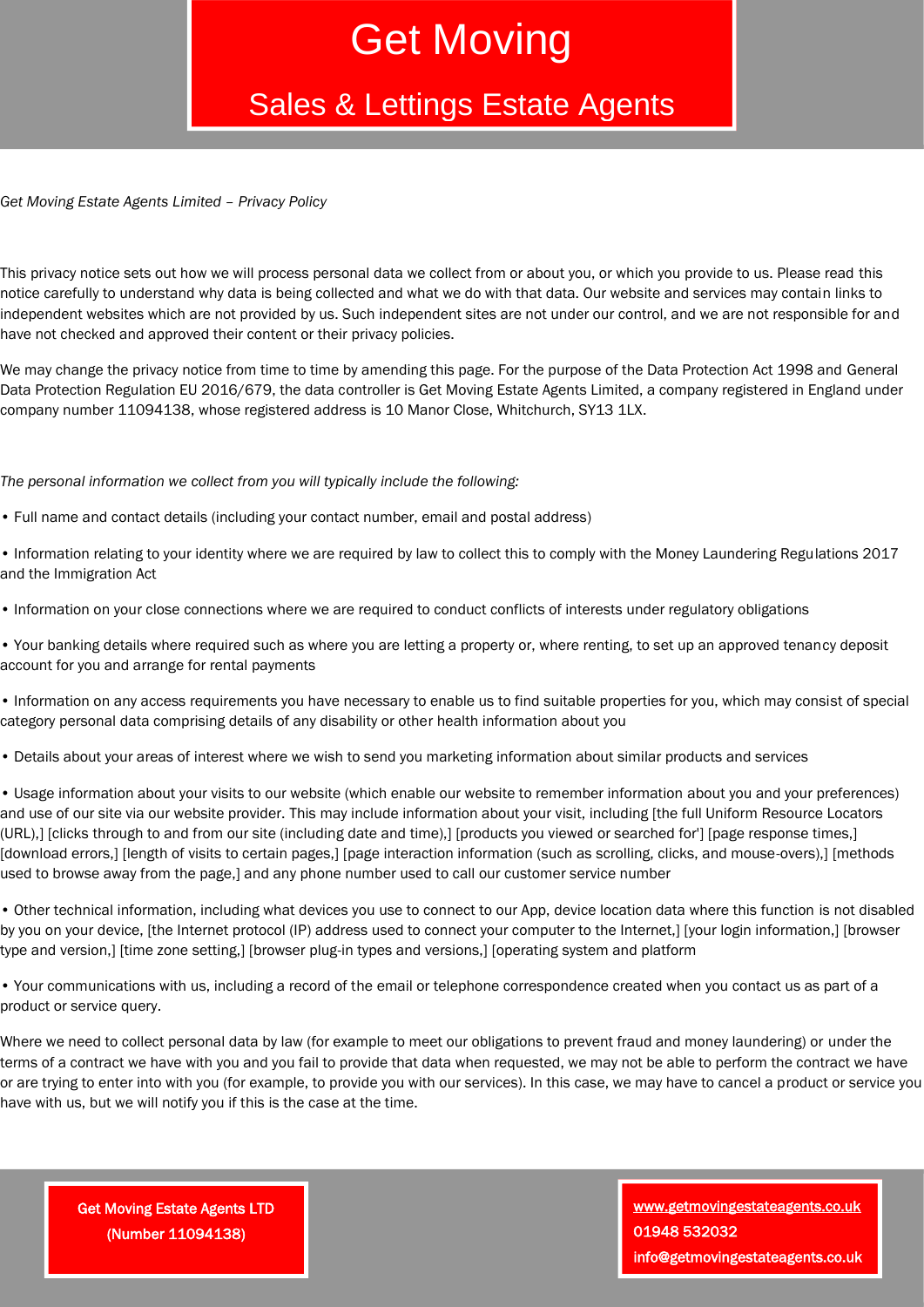# Get Moving

#### Sales & Lettings Estate Agents

*The legal grounds under data protection legislation for processing your personal data are as follows:* 

• It is necessary for the performance of a contract to which you are a party, or to take steps prior to entering into a contract with you, for us to provide you with our products and services

• You have given us explicit consent to the processing of your personal data for one or more specific purposes, namely 1) where you have given us consent to receive electronic marketing by us and/or 2) to process your Special Category Personal Data described above. You do not need to provide us with marketing consent in order to receive our services

• It is necessary for the purposes of our legitimate interests, except where our interests are overridden by the interests, rights or freedoms of affected individuals (such as you). To determine this we shall consider a number of factors, such as what you were told at the time you provided your data, what your expectations are about the processing of the data, the nature of the data, and the impact of the processing on you. Our legitimate interests include processing necessary to improve and to promote our services and product and to better understand our customers' interests and knowledge of the property market and to administer the technical aspects of our service and products.

- Where we need to comply with a legal obligation; or in rare circumstances
- Where we need to protect your interests (or someone else's interests); and/or
- Where it is needed in the public interest or for official purposes

*We will hold and use personal information about you in the following ways:* 

• To fulfil our obligations to you when providing you with our property services

• To share your information with others where necessary to fulfil our property services for you or where acting as agent for a third party on your behalf

• To comply with our statutory and regulatory obligations, including [verifying your identity, prevention of fraud and money laundering and to assess your credit worthiness

- Communicate with you during the course of providing our services, for example with your enquiries and requests
- Statistical purposes so we can analyse figures to help us manage our business and plan strategically for the future

• To provide you, or to enable third parties to provide you, with information about goods or services we feel may interest you, where you have provided permission for us to do so or, if you are an existing customer only, where we choose to contact you by electronic means (including email or SMS) with information about our own goods and services similar to those which you have already obtained from us or negotiated to obtain from us. For those marketing messages you can unsubscribe at any time

- Track your use of our service including your use of our App in order to improve these
- To notify you about changes to our service
- To ensure that content from our site is presented in the most effective manner for you and for your computer

We will retain your personal data for different periods depending on the service you have chosen to use us for, which may be a longer period than that for which we need to hold your data to provide those services, i.e. where we are under regulatory or statutory duties to hold your data for a longer period or need to retain it in the event of a legal claim or complaint. Who your information will be shared with We will pass your details to the following organisations (our "data processors") who carry out certain activities on our behalf as part of us providing our services: Jupix, software provider; Energy Solutions, Energy Assessor; HMRC and with prior agreement your details will be shared with Just Mortgages who provide our mortgage services. We will also pass your details where necessary to your property solicitors and those of the other party to your transaction.

Get Moving Estate Agents LTD (Number 11094138)

[www.getmovingestateagents.co.uk](http://www.getmovingestateagents.co.uk/)  01948 532032 info@getmovingestateagents.co.uk